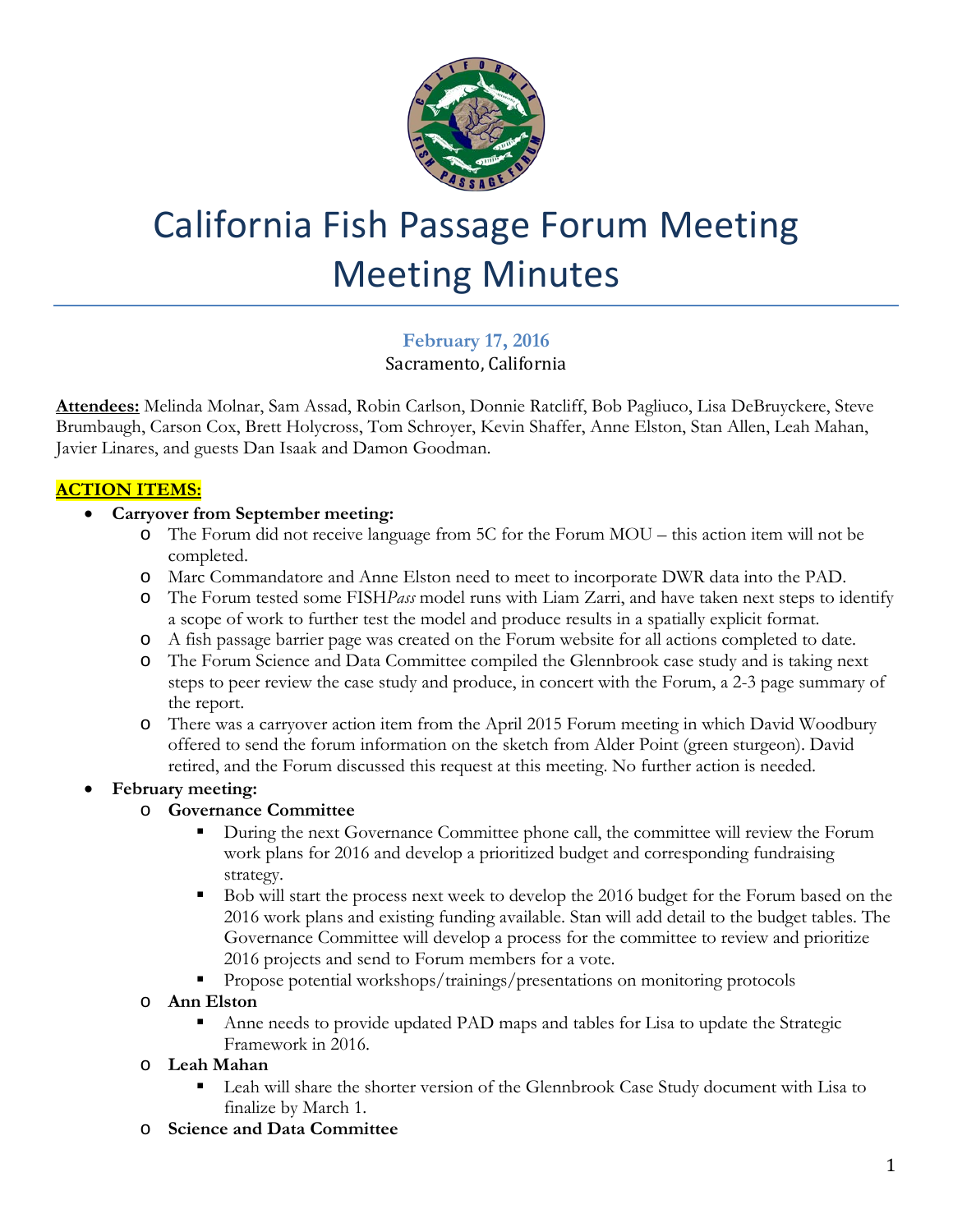- The next Science and Data Committee phone call should include a discussion about membership. Marc Commandatore and Steve Brumbaugh will discuss DWRs membership in advance of that call.
- Create a working group to lead the PAD with Anne.

# o **Kevin Shaffer**

- Kevin offered to enlist some potential new members in the working groups, including Mary Larson Gail Seymour, and some of the Habitat Conservation staff. It was noted that Wood for Salmon and Caltrans have been attempting to tackle some of the permitting issues associated with fish passage.
- CDFW (Kevin Shaffer) will check with the Carmel River project leads first before completing the nomination package.
- Kevin Shaffer will contact Mary Larson to encourage support for a Fall Southern California meeting.

# o **Stan and Bob**

 When the jump test study design is complete, Stan and Bob will share the design with Forum members. That design/scope of work can be shared with Forum signatories to see if there is anyone from our member organizations that could/should engage with this project.

# o **All Forum members**

 If people have suggestions for how to improve communications, Caltrans would like to know. How do the agencies want to work with Caltrans to prioritize projects?

# o **Lisa DeBruyckere**

- Lisa will work with agencies to conduct a 45-day formal review period, and the Science and Data Committee will suggest formal reviewers for Lisa to reach out to to review the monitoring protocols.
- **Lisa will expand the content on the committee and working group part of the Forum** website to describe each of them in more detail.
- Lisa will continue discussions with Steph and Candice about logistics for a Fall meeting.

# **A. 2016 Work plans:**

Each of the Forum committees discussed their work plans for 2016 and other updates:

# **Governance Committee:**

- The Sacramento NFHP meeting in October of 2015 went well, and Tom Champeau is the new NFHP Board Chair, replacing Kelly Hepler. A significant amount of time was spent with the FHP coordinators discussing the funding allocation process, and a statement was drafted to the USFWS. At this conference, it was also suggested the FHP coordinators have their own bi-monthly conference call.
- The dates for the next Forum meeting are May 18-19, 2016.
- Members discussed the proposal to meet in Southern California for the Fall meeting, potentially connecting with Steph Wald, Candice Meneghin, and others to host a workshop or meeting in conjunction with the Forum Fall meeting. **ACTION ITEMS:** Lisa will continue discussions with Steph and Candice about logistics for a Fall meeting; Kevin Shaffer will contact Mary Larson to encourage support for the meeting.
- **ACTION ITEM:** During the next Governance Committee phone call, the committee will review the Forum work plans for 2016 and develop a prioritized budget and corresponding fundraising strategy.
- In Goal 6 of the Governance Committee work plan, a request was made to remove the word "streamlining" from that goal.
- The Engineering Work Group was discussed. It was noted that any future workshop associated with engineering needs to be realistic, and that a clearly defined action associated with a permit needs to articulated.
- **ACTION ITEM:** Anne needs to provide updated PAD maps and tables for Lisa to update the Strategic Framework in 2016.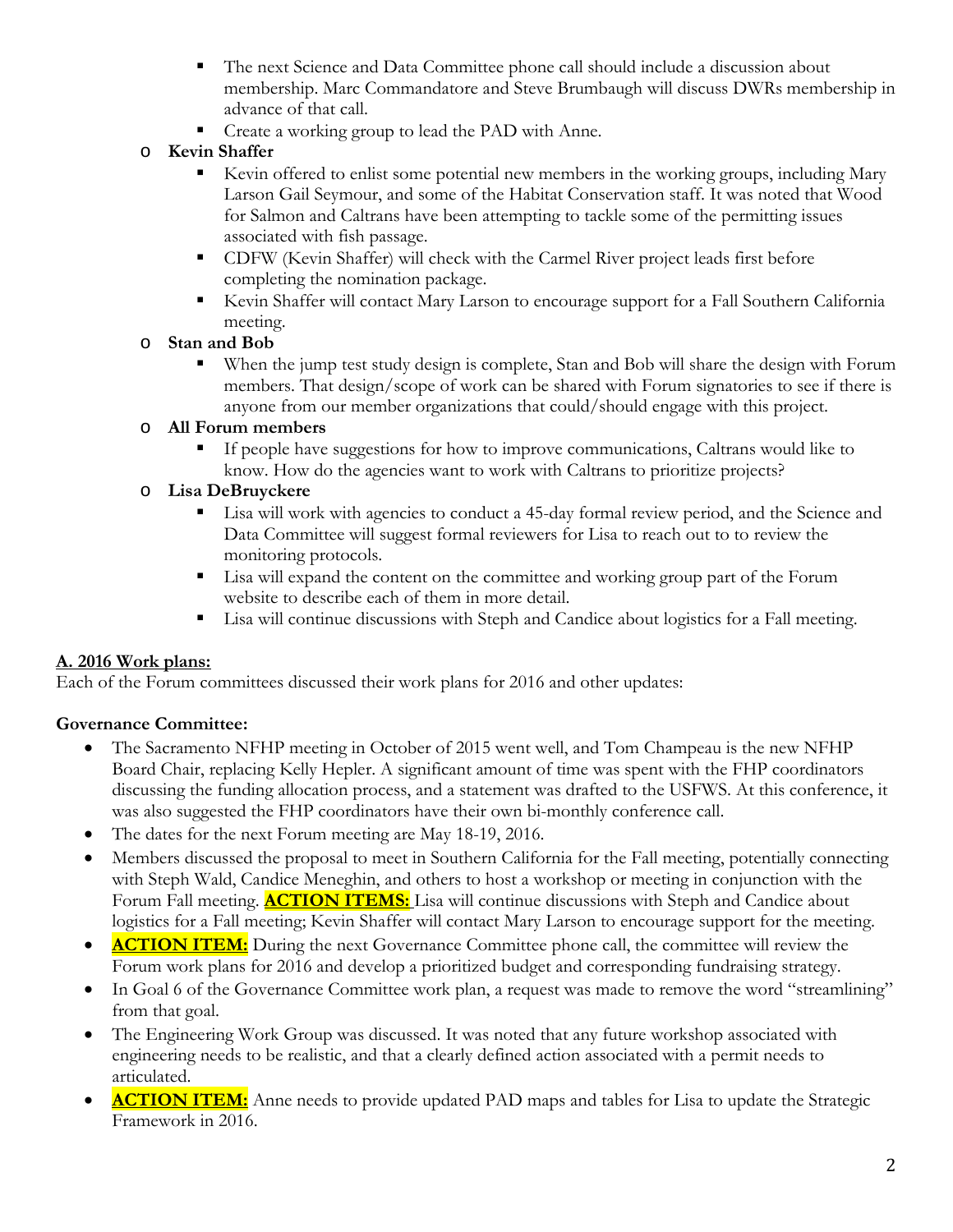# **Science and Data Committee:**

- The Glennbrook Gulch case study has been completed, and NOAA is now conducting a peer review of the document. In the meantime, Leah is producing a 2-3 page document that will serve as the template for all future case studies. **ACTION ITEM:** Leah will share the shorter version of the document with Lisa to finalize by March 1.
- The joint PMEP-Forum Science and Data Committee conference call in 2015 went very well, and it was decided that this call would occur again in 2016.
- This committee could be thinking more about the optimization tool in 2016.
- **ACTION ITEM:** The next Science and Data Committee phone call should include a discussion about membership. Marc Commandatore and Steve Brumbaugh will discuss DWRs membership in advance of that call.

# **Forum Working Groups:**

The purpose of working groups is to tackle task-specific projects, versus serving as ongoing committees. **ACTION ITEM:** Kevin offered to enlist some potential new members in the working groups, including Mary Larson Gail Seymour, and some of the Habitat Conservation staff. It was noted that Wood for Salmon and Caltrans have been attempting to tackle some of the permitting issues associated with fish passage. **ACTION ITEM**: Lisa will expand the content on the committee and working group part of the Forum website to describe each of them in more detail. **ACTION ITEM:** Create a working group to lead the PAD with Anne.

**Forum-sponsored training and workshops:** If the Forum would like to sponsor a workshop or training, it will be important to articulate who the instructors would be, the agenda, and if the meeting would be a one- or two-day meeting.

# **B. Forum Budget**

Stan presented updates on the Forum budget and the different pools of funds:

| $\mathbf{\sigma}$<br>1009B.14 | <b>Budgeted</b> | Spent       | Remaining   |
|-------------------------------|-----------------|-------------|-------------|
| Personnel                     | \$18,786        | \$12,916    | \$<br>5,870 |
| Mtgs/Workshops                | \$<br>1,000     | \$0         | \$<br>1,000 |
| Supplies                      | \$<br>2,206     | \$1,928     | \$<br>278   |
| Sub-Contracts                 | \$10,500        | \$<br>9,702 | \$<br>798   |
| Travel                        | \$<br>500       | \$0         | \$<br>500   |
| Sub-Totals                    | \$32,992        | \$24,547    | \$<br>8,445 |
| Indirect                      | \$<br>5,447     | 3,717<br>\$ | \$<br>1,730 |
| Totals                        | \$38,439        | \$28,264    | \$10,175    |

# **2014 Multi-state grant budget status:**

#### **2015 Multi-state grant budget status:**

| 1009B.16       | <b>Budgeted</b> | Spent | Remaining   |
|----------------|-----------------|-------|-------------|
| Personnel      | \$15,793        | \$0   | \$15,793    |
| Mtgs/Workshops | \$ 0            | \$0   | $\degree$ 0 |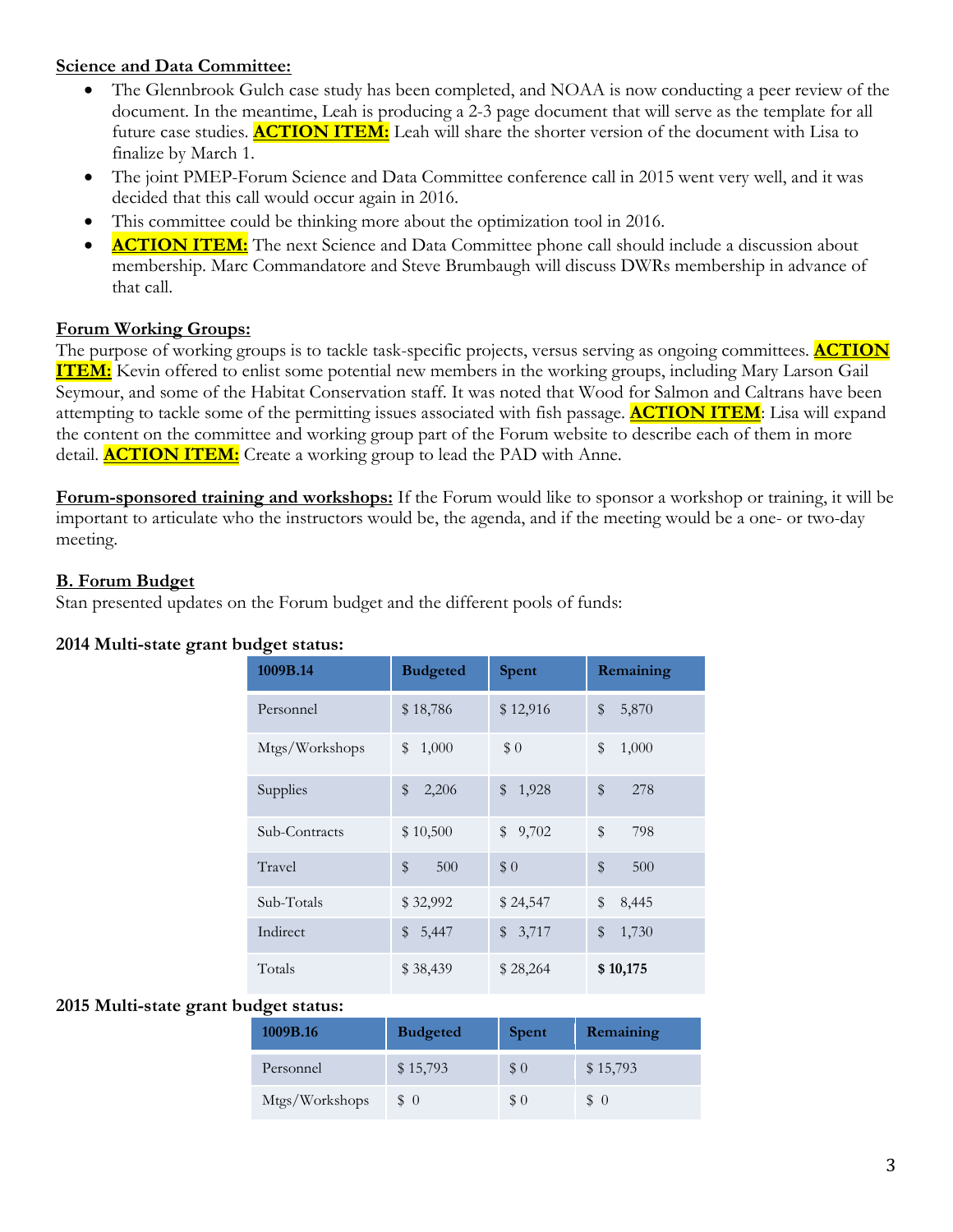| Supplies      | 3,000<br>\$ | \$0 | \$<br>3,000 |
|---------------|-------------|-----|-------------|
| Sub-Contracts | \$17,042    | \$0 | \$17,042    |
| Travel        | 1,000<br>S  | \$0 | 1,000<br>\$ |
| Sub-Totals    | \$36,835    | \$0 | \$36,835    |
| Indirect      | 5,665<br>S  | \$0 | 5,665<br>\$ |
| Totals        | \$42,500    | \$0 | \$42,500    |

#### **NFHP Budget status:**

| 997.15              | <b>Budgeted</b>        | Spent       | Remaining             |
|---------------------|------------------------|-------------|-----------------------|
| Personnel           | \$7,354                | \$3,275     | 4,079<br>\$           |
| Communications      | \$0                    | \$<br>318   | (318)<br>\$           |
| Supplies/Software   | 2,502<br>\$            | \$0         | \$<br>2,502           |
| Sub-Contracts $(*)$ | \$77,000               | \$79,678    | \$(2,678)             |
| Travel              | $\mathcal{L}$<br>4,000 | \$0         | $\mathbb{S}$<br>4,000 |
| Sub-Totals          | \$90,856               | \$27,790    | \$<br>7,586           |
| Indirect            | \$<br>6,450            | \$<br>4,442 | $\mathbb{S}$<br>2,008 |
| Totals              | \$97,306               | \$87,713    | \$<br>9,593           |

| 997.16              | <b>Budgeted</b> | Spent                | Remaining    |
|---------------------|-----------------|----------------------|--------------|
| Personnel           | \$<br>8,055     | \$0                  | \$<br>8,055  |
| Communications      | \$0             | \$<br>$\theta$       | \$0          |
| Supplies/Software   | \$<br>11,157    | \$<br>$\overline{0}$ | \$11,157     |
| Sub-Contracts $(*)$ | \$100,491       | \$67,243             | \$33,248     |
| Travel              | \$<br>4,000     | \$0                  | \$<br>4,000  |
| Sub-Totals          | \$123,703       | \$67,243             | \$56,460     |
| Indirect            | \$<br>5,007     | \$<br>4,442          | \$<br>4,045  |
| Totals              | 128,710<br>\$   | \$68,205             | 60,505<br>\$ |

**ACTION ITEMS:** Bob will start the process next week to develop the 2016 budget for the Forum based on the 2016 work plans and existing funding available. Stan will add detail to the budget tables. The Governance Committee will develop a process for the committee to review and prioritize 2016 projects and send to Forum members for a vote.

#### **C. Caltrans Partner Meeting**

Amy Bailey and Melinda Molnar discussed the February 2016 Caltrans partner meeting and some of the associated outcomes, which may include streamlining the environmental review process, standardizing delivery solutions, strategically planning for infrastructure and recovery efforts, and developing guidance to offer fish passage projects to apply for advanced mitigation. Currently \$20 million is set aside annually for all types of advanced mitigation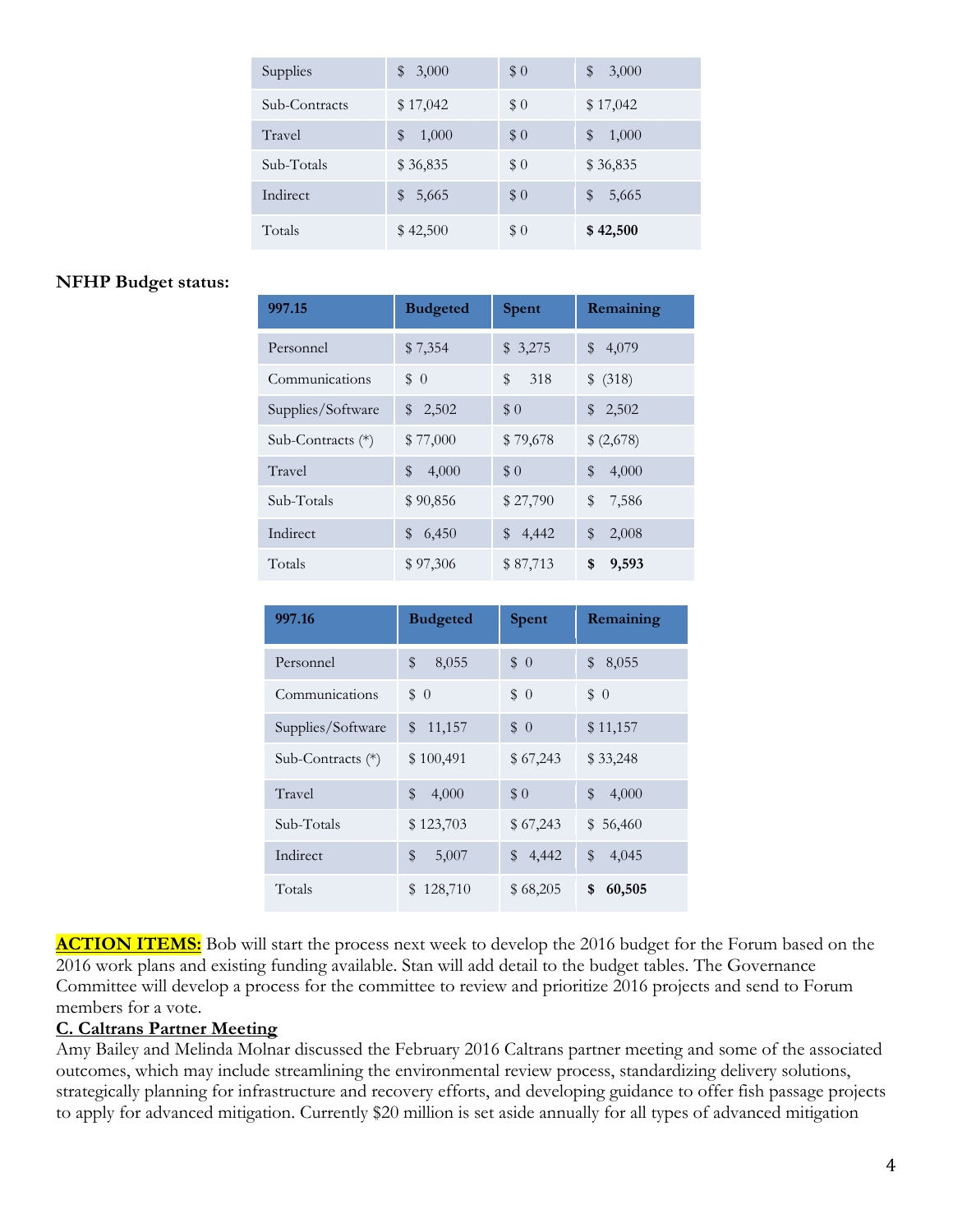projects; a new program would provide \$30 million annually – this would expand the scope of projects, but the projects would have to be commensurate with recovery and transportation needs.

A follow-up discussion will occur with regulatory officials, who were underrepresented at the partner meeting.

Caltrans continues to focus on asset management, assessing barrier locations, alignment with transportation improvement projects proposed, and conducting a gap analysis (what is and is not considered in the 10-year transportation outlook needs) as well as estimating costs. Caltrans is using the PAD – Caltrans has a deadline of May 1 to update their plan every two years. Asset Management needs to develop performance standards that meet multiple objectives. FISH*Pass* could inform the next 10-year needs plan.

More fish passage assessments will occur in District 3, which will increase the number of barriers beyond the current 520 Caltrans barriers identified to date.

**ACTION ITEM:** If people have suggestions for how to improve communications, Caltrans would like to know. How do the agencies want to work with Caltrans to prioritize projects?

#### **D. Monitoring:**

The Forum would like to expand the number of organizations that utilize NOAA Restoration Center's Tier I monitoring protocol as part of fish passage projects. Bob has been working with Sandy Morey of CDFW to incorporate Tier I monitoring into CDFW's Proposition 1 programs. One option is to pursue specific organizations to use Tier 2. CDFW requested that if any organization is requiring Tier 1 or Tier 2 monitoring, to send that information in writing on agency letterhead to Kevin. **ACTION ITEM:** For some of the state agencies to require Tier 1 or Tier 2 monitoring, the protocol has to be peer reviewed. Lisa will work with agencies to conduct a 45-day formal review period, and the Science and Data Committee will suggest formal reviewers for Lisa to reach out to to review the protocols. The Forum should consider hosting future training workshops to instruct people on how best to implement the protocols.

# **E. FISH**Pass**:**

The model can now run thousands of barriers in less than five seconds, and it's capable of adding new species, e.g., lamprey. There remains a few glitches with the program that PSMFC staff and Jesse will work on, potentially through a videoconference or face-to-face meeting. In particular, Anne found that if you force out a barrier solution, sometimes it takes more than one barrier out. Jesse has agreed to work with us on FISH*Pass* for up to five years to ensure it meets our needs. PSMFC staff and Jesse will begin working out an executable file that visually displays the results, versus a list of PAD numbers. The Redding and Eureka Caltrans offices have teams that could test future iterations of FISH*Pass*.

# **F. NorWeST stream temperature network:**

Dan Isaak gave a presentation on the status of the stream temperature network in California. To date, they have added 2,841 unique stream sites and 8,389 years of monitoring data. He estimates that when it is completed, he will have about 3,500 unique stream sites and over 10,000 years of monitoring data. March 8 is the deadline to have information from the California coast region. At the end of March, he'll have Unit #3 completed (inland), and by the end of April, the entire state will be completed. Dan said it's a very accurate model, with a lot of data. Southern California data is somewhat sparse, but in working with this model throughout the West, Dan noted there are a number of locations within each state that has sparse datasets. Dan has been working with the EPA in Region 10 – they are interested in how they might refine thermal criteria for individual species. CDFW could potentially be encouraged to use thermal data to adjust criteria.

# **G. 2016 10 Waters to Watch:**

Forum members and guests proposed six potential Waters to Watch in 2016, including the Carmel River, Powers Creek, Manly Gulch, Lower Deer Creek, Mill Creek, Battle Creek, and the Klamath River. The group voted and